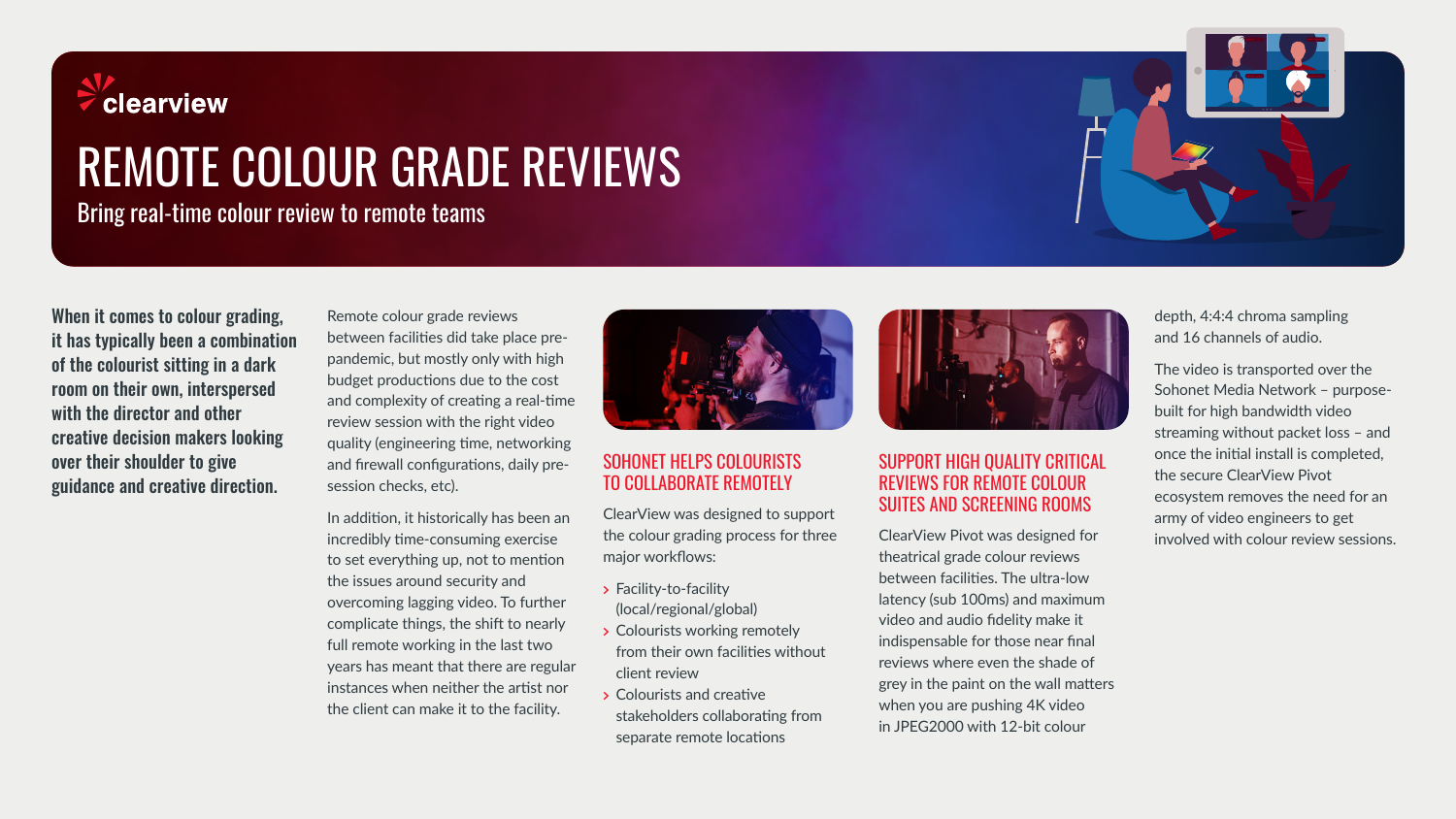

*Tom Balkwill, Colourist & Owner – Dirty Looks*

SUPPORT HIGH QUALITY REMOTE COLOUR GRADING

For colourists working from home, Pivot Lite enables 2K and 4K workflows to be conducted at extremely high quality. This allows remote colourists to drive facilityto-facility workflows from their remote locations when required. In this workflow, colourists can stream the output from their Flame, Resolve or Baselight from the post facility to their remote location and using the remote KVM capabilities of the colour grading tools to drive the ultralow latency stream to achieve their creative vision.



With some productions it may not be practical to set up the creative stakeholders with dedicated equipment at their remote location. In this scenario, Clearview Flex has advanced and expanded its colour space features with new HDR streaming capabilities in real-time and ultra-low latency. Remote colourists can then drive the grading workflow from their Pivot/Pivot Lite setup and use ClearView Flex to reach remote creative executives on consumer devices (iPad, AppleTV).



#### REMOTE COLOUR GRADING IN ACTION

Specialists in colour grading and masters of independent British feature films, Dirty Looks used ClearView Flex on the colour grade of director Shane Meadows' production The Virtues. This enabled them to stream their content securely to a carefully calibrated and bespoke monitor at Meadows' home, where he could then review the grading sessions in real-time, via standard consumer broadband.